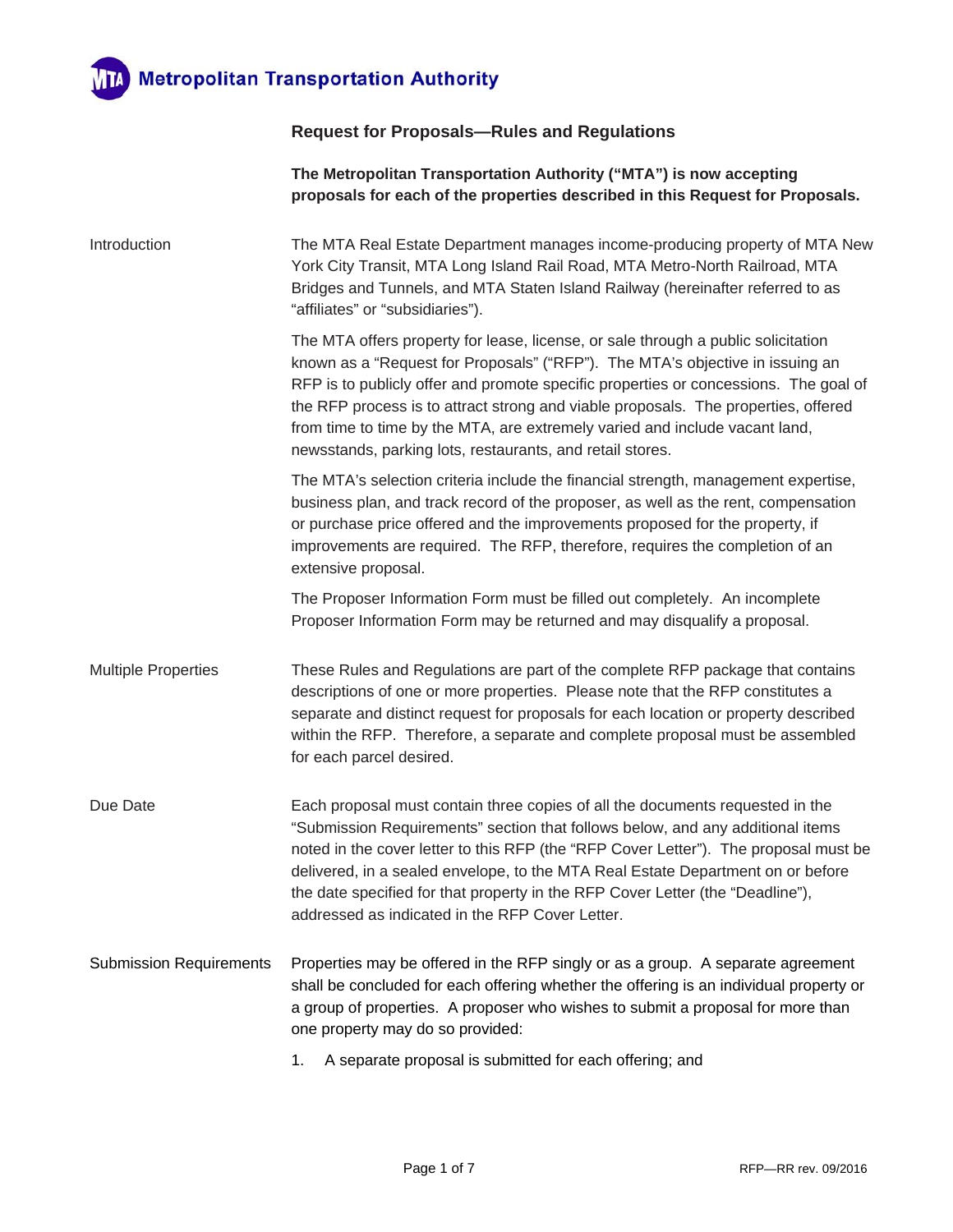2. The proposer does not condition a proposal for any one offering upon the award of another offering. A proposal that specifies such a condition may be rejected.

At a minimum, proposals must include the following for each property, unless otherwise specified in the RFP Cover Letter:

- A completed and signed Parcel Information Sheet for each site, lease, or location for which a proposal is being submitted.
- A completed and signed Proposer Information Form.
- A completed and signed New York State Finance Law § 139-j and §139-k ("Lobbying Law") Disclosure Statement.
- A completed and signed Rent, Compensation, or Purchase Price Proposal Form.
- A completed "IRS Form W-9, Request for Taxpayer Identification Number and Certification".
- If required, a proposal deposit as described below (see "Proposal Deposit").
- Other requirements that may be specified in the RFP.

No lease, license, or contract of sale shall be deemed granted or entered into and no rights whatsoever shall accrue to the proposer or any other person against the MTA or any affiliate or subsidiary thereof, nor shall there be deemed to be a lease or license for any property unless and until a fully executed agreement is delivered to the proposer. The execution of an agreement by the MTA or an affiliate or subsidiary is usually subject to the approval of the MTA Board.

The MTA reserves the right, without liability, to:

- 1. Postpone the submission deadline,
- 2. Reject any and all proposals,
- 3. Negotiate all terms and conditions, including compensation and location, with any proposer,
- 4. Modify or withdraw this RFP or any property specified in it at any time and without explanation, or
- 5. Waive any requirement.

The information provided in this RFP is summary in nature and has been prepared without audit or verification. No representations or warranties of any kind, either expressed or implied, are made with respect to such information by the MTA, its affiliates or subsidiaries, or by any officer, employee, or agent thereof. Applicants must recognize that the properties are being offered on an "as-is" basis and that applicants' proposals must rely solely on their own independent study. A detailed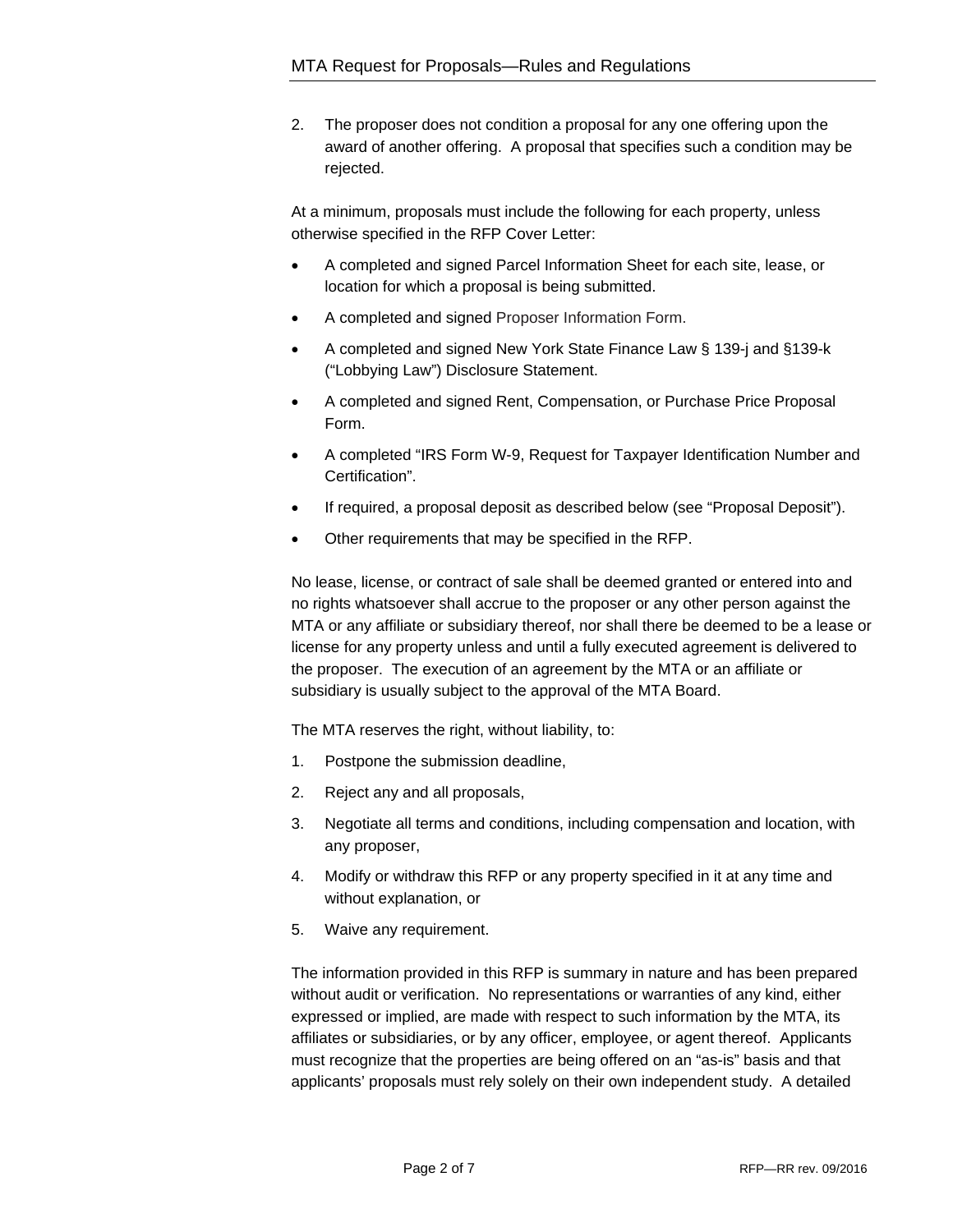independent investigation by the applicant should be made before submitting a proposal (see "Inspection of Premises" below.)

Proposal Deposit If required, a proposal deposit in the form of a check payable to the Metropolitan Transportation Authority in an amount equal to three months of the fifth year's proposed compensation (for leases or licenses) or other amount indicated in the RFP for properties offered for sale. The check will be deposited in an interestbearing account.

> Proposal deposits will be returned to unsuccessful proposers (with interest) within 120 days after the Deadline.

If the proposer selected for an award fails to execute a lease, license agreement or contract of sale on the basis of the terms submitted in the proposal, the amount of the deposit made by such proposer, together with any interest thereon, may be retained by MTA as liquidated damages. The proposal deposit of the proposer to which the lease or license is awarded will be applied toward the security deposit under the applicable agreement. It is understood, however, that additional security may be required.

Withdrawal of Proposals After the Deadline, proposals shall be considered an offer and may not be withdrawn until at least 180 days after the Deadline. Any withdrawal before that date shall result in forfeiture of the proposer's security deposit.

Inspection of Premises All proposers are urged to inspect the property, preferably accompanied by an architect if improvements are required. Closed or locked retail spaces or properties will be made available for inspection only at the dates and times specified in the RFP. These dates and times are subject to change. Prospective proposers must contact the MTA Real Estate Manager specified in the RFP for the desired property at least 24 hours before the scheduled inspection to confirm attendance.

> Except as the RFP may otherwise expressly provide, neither the MTA nor any affiliate or subsidiary will improve the offered properties. Title to any improvements shall vest in the MTA or an affiliate or subsidiary upon installation, unless otherwise specified in the lease or license.

Selection Criteria The MTA will consider the following criteria in evaluating proposals:

1. Business Experience: Proposers will be evaluated on the basis of the type, depth, and length of their business experience and the areas and levels of their past responsibilities.

2. Financial Qualifications: The creditworthiness of the proposer and any proposed guarantor will be evaluated to assure the MTA that the costs of the required improvements can be met, that the improvements will be completed in a timely fashion, that a smooth and uninterrupted operation be maintained, and compensation and security obligations under the lease or license will be fulfilled.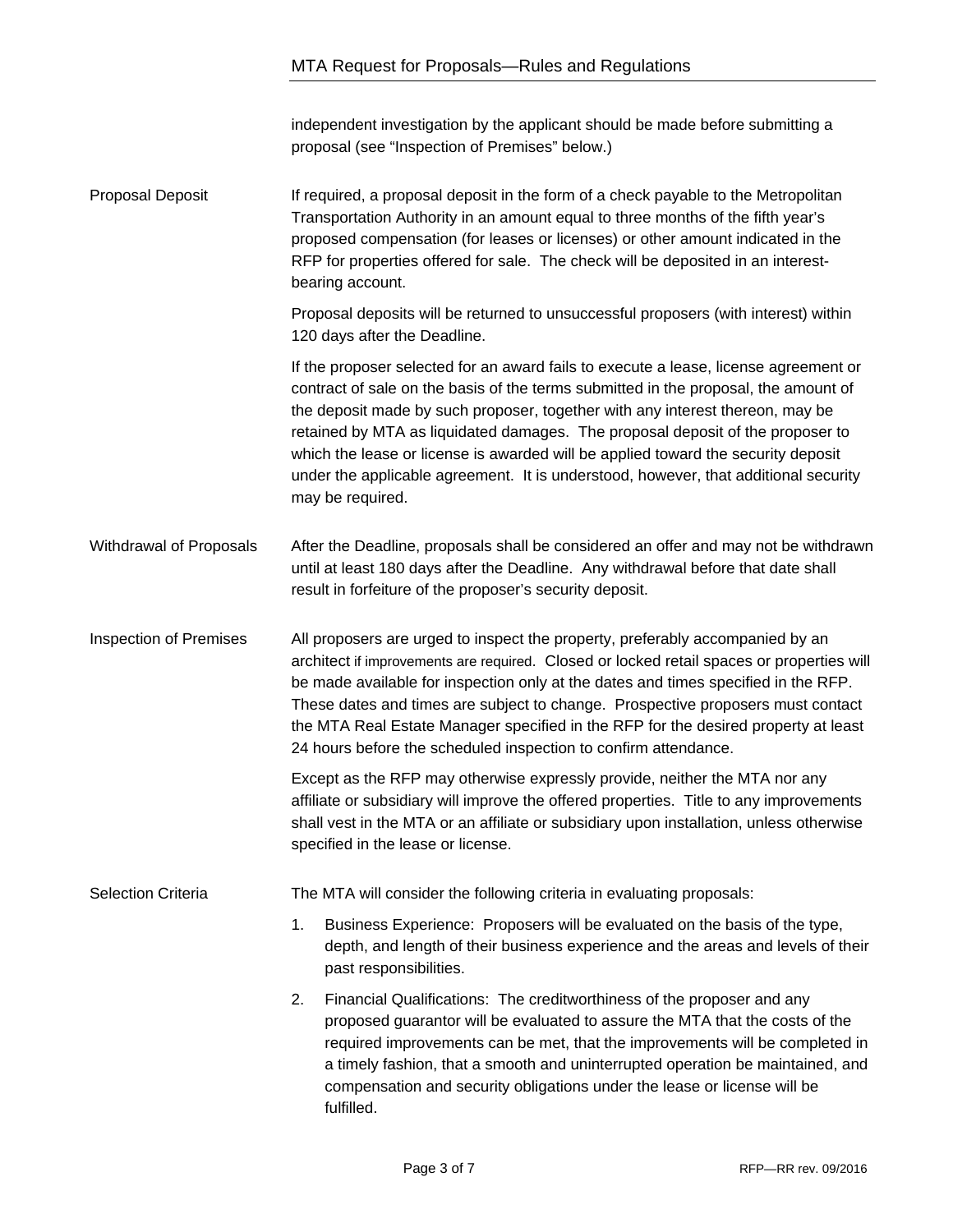|                       | 3. | Income to the MTA: The amount and timing of payments proposed over the<br>term of the lease or license will be evaluated.                                                                                                                                                                                         |
|-----------------------|----|-------------------------------------------------------------------------------------------------------------------------------------------------------------------------------------------------------------------------------------------------------------------------------------------------------------------|
|                       | 4. | Proposed Concept and Use: The responsiveness of the retail concept and use<br>to the requirements of the RFP.                                                                                                                                                                                                     |
|                       | 5. | Operation and Management Plan: The degree to which the Operation and<br>Management Plan addresses how the retail or other use shall be operated and<br>managed.                                                                                                                                                   |
|                       | 6. | Schematic Drawings of Required Improvements: If drawings are required, the<br>quality of the drawings and their adherence to the specifications outlined in the<br>RFP will be evaluated.                                                                                                                         |
|                       | 7. | Any other criteria specified in the RFP.                                                                                                                                                                                                                                                                          |
| Lease or License Term |    | The offered term of the lease or license for each parcel is indicated in the RFP.                                                                                                                                                                                                                                 |
| Conditions            | 1. | As-is: No representations are made as to the condition of the premises.<br>Except as the RFP may expressly otherwise provide, the lessee, licensee or<br>purchaser shall be required to accept the premises "as-is".                                                                                              |
|                       | 2. | Improvements: All improvements shall be made at the sole cost and expense<br>of the proposer. All improvements made by the lessee or licensee will become<br>the property of the MTA or an affiliate or subsidiary.                                                                                               |
|                       |    | The lessee or licensee will be required to submit plans and specifications for<br>review and approval. Plans must be prepared by a New York State-licensed<br>architect or engineer and submitted within 30 days after execution of a lease or<br>license, unless otherwise specified.                            |
|                       |    | All work must be completed within 30 days after approval of the construction<br>plans, unless otherwise specified, and must conform to all applicable state,<br>local, and agency regulations.                                                                                                                    |
|                       |    | The lessee or licensee may be required to submit additional security in cash or<br>letter of credit to guarantee the performance and completion of construction in<br>accordance with the plans submitted.                                                                                                        |
|                       | 3. | Utilities: Except as the RFP may expressly otherwise provide, the lessee or<br>licensee shall be responsible for providing its own utilities at the lessee's or<br>licensee's sole cost and expense. This includes any work, permits, etc., that<br>are required to bring any service or utility to the premises. |
|                       | 4. | Maintenance: The lessee or licensee shall be responsible for maintaining the<br>premises. Rubbish removal shall be performed as set forth in the lease or<br>license agreement.                                                                                                                                   |
|                       | 5. | Rent or compensation: All rent or compensation pursuant to leases or licenses<br>shall be payable monthly in advance unless otherwise specified and shall be<br>due on the first day of the month.                                                                                                                |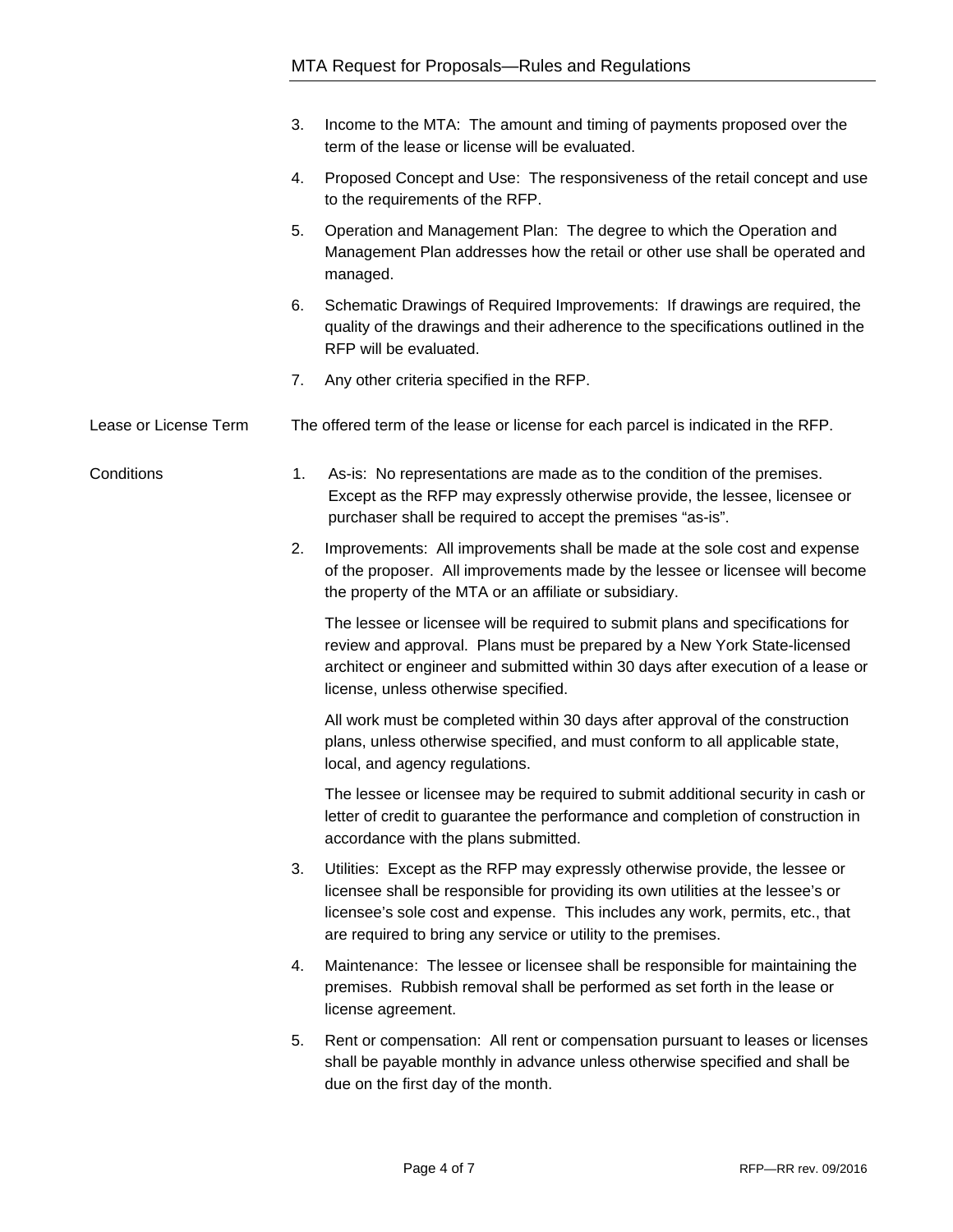- 6. Security: The lessee or licensee shall provide a security deposit equal to three months of the fifth year's compensation unless otherwise specified.
- 7. Assignment: The lease, license or contract of sale may not be assigned or sublet.
- 8. Insurance: The lessee or licensee shall be required to maintain insurance per occurrence in the amount set forth in the RFP and the lessee's or licensee's contractor shall be required to maintain similar insurance.
- 9. Termination: Unless otherwise specified, MTA or its affiliate or subsidiary generally reserves the right to terminate a lease agreement for transportation or corporate purposes upon notice to the lessee as specified in the RFP. MTA or its affiliate or subsidiary generally reserves the right to terminate a license agreement for any reason on no more than 60 days' notice.
- 10. Rules and Regulations: Additional rules, regulations, and restrictions may apply to the properties. These are described in the RFP.

Proposal Forms The Rent, Compensation, or Purchase Price Proposal Form (see "Submission Requirements") contains spaces for the proposer to indicate annual compensation for each year of the term of the lease or license or proposed purchase price. The suggested annual rent, compensation, or purchase price is set forth for each property in the RFP and on the Rent, Compensation, or Purchase Price Proposal Form. The suggested annual rent, compensation or purchase price should be used as a guide to establish the proposed rent, compensation, or purchase price; however, proposals for more or less than the suggested annual rent, compensation or purchase price are permitted. The rent, compensation or purchase price offered in each proposal shall be firm and guaranteed, and cannot be based on variable factors such as gross receipts, cost-of-living adjustments, items permitted to be sold, etc., unless otherwise specified in the RFP.

No Brokerage Commission Except as the RFP may expressly otherwise provide, no commissions whatsoever for brokerage or any other fee or rent or compensation shall be due or payable by the MTA or any affiliate or subsidiary.

Non-Discrimination The MTA will not discriminate against any person on the basis of race, creed, color, national origin, sex, age, sexual orientation, handicap, or marital status in accepting, reviewing, and evaluating proposals.

General Affidavit The General Affidavit, located at the end of the Proposer Information Form, must be signed under oath before a notary public in order for a proposal to be considered for an award. If the proposer is a corporation or limited liability company it may be signed by one individual authorized to bind the corporation or limited liability company. If the proposer is a partnership or joint venture, it must be signed on behalf of each partner or joint venturer unless one partner or joint venturer is authorized to bind the others, in which case a single General Affidavit may be signed by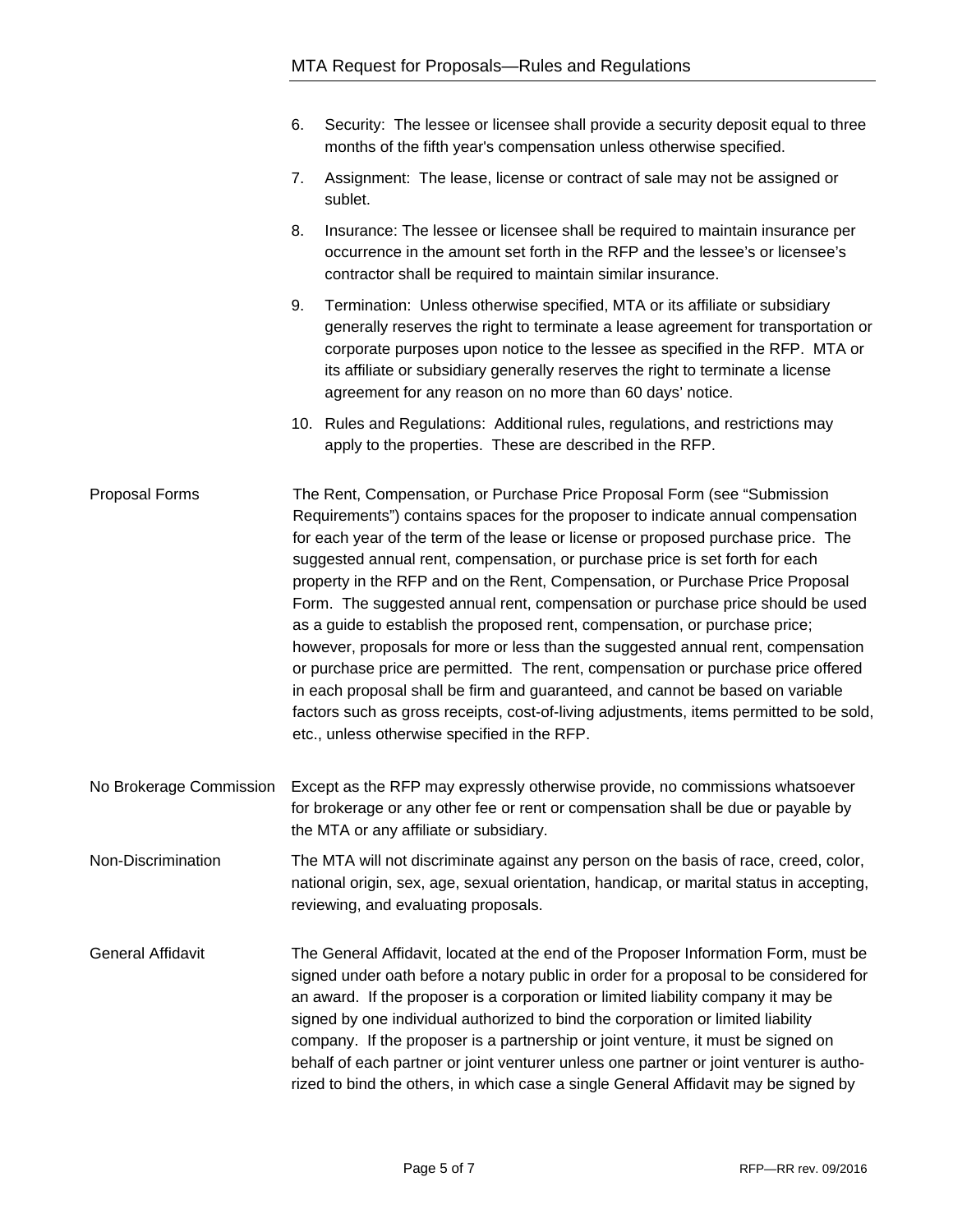one individual authorized to bind the partnership or joint venture. The portion of the General Affidavit addressing non-collusion is found in Section F.

## Design Criteria All plans and specifications submitted to the MTA must conform to the requirements of any applicable design standards. These standards are included in the RFP for any property to which they apply.

Products To Be Sold The decision as to whether a certain product may or may not be sold, other than those products listed in the RFP, shall be at the sole and absolute discretion of the MTA or its affiliate or subsidiary. A lessee or licensee may be required to participate in various passenger service programs. The programs may include, but are not limited to:

- Distribution of subway, bus, and commuter rail maps without charge; and
- Sale of MetroCards at face value.

Eligibility MTA employees, or employees of any affiliate or subsidiary, are not eligible to propose. A proposal submitted by any such employee shall be disqualified.

Protests Protests*:* All complaints or protests relating to this RFP, including all complaints or protests that are exceptions to the limitation on contacts during a Restricted Period as set forth in the Procurement Lobbying Law (New York State Finance Law § 139-j and 139-k), must be addressed to the MTA General Counsel, 2 Broadway –  $20<sup>th</sup>$ floor, New York, New York 10004, and should be made in advance of an RFP award where the basis for the complaint or protest is known to the proposer in advance of an RFP award. Complaints and protests will only be accepted from proposers or prospective proposers whose direct economic interest would be affected by an award to a tenant, licensee, or purchaser or by failure to make such an award. Complaints and protests regarding an RFP award must be received within 14 days of the RFP award authorization by the MTA Board; any complaint or protest received later than 14 days following the MTA Board action approving an award to a tenant or licensee shall be deemed untimely.

> Any complaint or protest shall include: (1) the name and address of the complainant or protester; (2) identification of this RFP and the space or spaces or property relevant to the complaint or protest; and (3) a detailed statement of the factual and legal grounds of the complaint or protest, including a description of the applicable law or other requirement that is alleged to have been violated, together with all relevant documents. The MTA General Counsel shall transmit the complaint or protest to the MTA Director of Real Estate for consideration. A complaint or protest found by the MTA Director of Real Estate to be patently without merit or untimely may be rejected without further consideration. Otherwise, the MTA Director of Real Estate may, at his or her sole discretion, conduct interviews, meet with the complainant or protester to review the issues raised in the complaint or protest, request additional written or oral submissions or take any other actions he or she deems necessary to determining the merits of the complaint or protest. After review of a complaint or protest submitted under these provisions, the MTA Director or Real